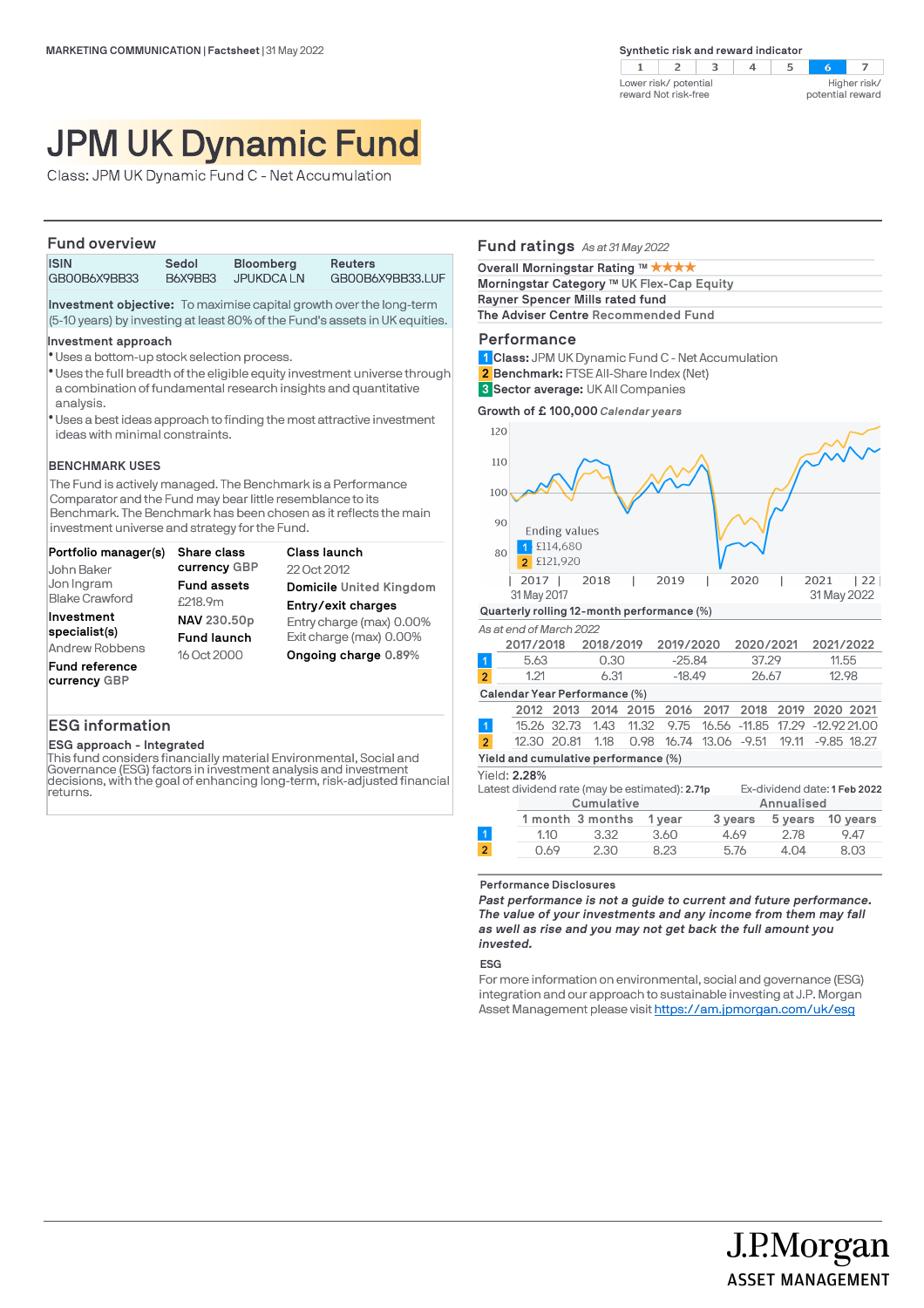# **Portfolio analysis**

| <b>Measurement</b>        | 3 years | 5 years |
|---------------------------|---------|---------|
| Correlation               | 0.96    | 0.95    |
| Alpha (%)                 | $-1.01$ | $-1.22$ |
| Beta                      | 1.21    | 1.16    |
| Annualised volatility (%) | 19.37   | 16.55   |
| Sharpe ratio              | 0.25    | 0.24    |
| Tracking error (%)        | 6.29    | 5.51    |
| Information ratio         | $-0.08$ | $-0.22$ |

# **Holdings**

| Top 10         | Sector                               | % of assets |
|----------------|--------------------------------------|-------------|
| Shell          | Oil, Gas And Coal                    | 7.6         |
| <b>BP</b>      | Oil, Gas And Coal                    | 5.9         |
| Diageo         | <b>Beverages</b>                     | 4.9         |
| <b>GSK</b>     | Pharmaceuticals And<br>Biotechnology | 4.6         |
| Glencore       | Industrial Metals And<br>Mining      | 4.3         |
| Anglo American | Industrial Metals And<br>Mining      | 3.6         |
| AstraZeneca    | Pharmaceuticals And<br>Biotechnology | 3.4         |
| <b>HSBC</b>    | Banks                                | 3.4         |
| Relx           | Media                                | 2.7         |
| Barclays       | Banks                                | 2.6         |





| Sectors (%)                                        |      | Compared to benchmark |
|----------------------------------------------------|------|-----------------------|
| Oil. Gas And Coal                                  | 13.4 | $+2.2$                |
| Banks                                              | 10.8 | $+2.3$                |
| Pharmaceuticals And<br>Biotechnology               | 10.7 | 0.0                   |
| Industrial Metals And Mining                       | 10.0 | $+2.3$                |
| Media                                              | 6.4  | $+3.4$                |
| Industrial Support Services                        | 5.9  | $+2.7$                |
| <b>Beverages</b>                                   | 4.9  | $+1.1$                |
| Investment Banking And<br><b>Brokerage Service</b> | 4.8  | $+2.1$                |
| Tobacco                                            | 3.6  | $-0.4$                |
| Life Insurance                                     | 2.9  | $+0.3$                |
| Others                                             | 22.7 | $-19.9$               |
| Cash                                               | 3.9  | $+3.9$                |